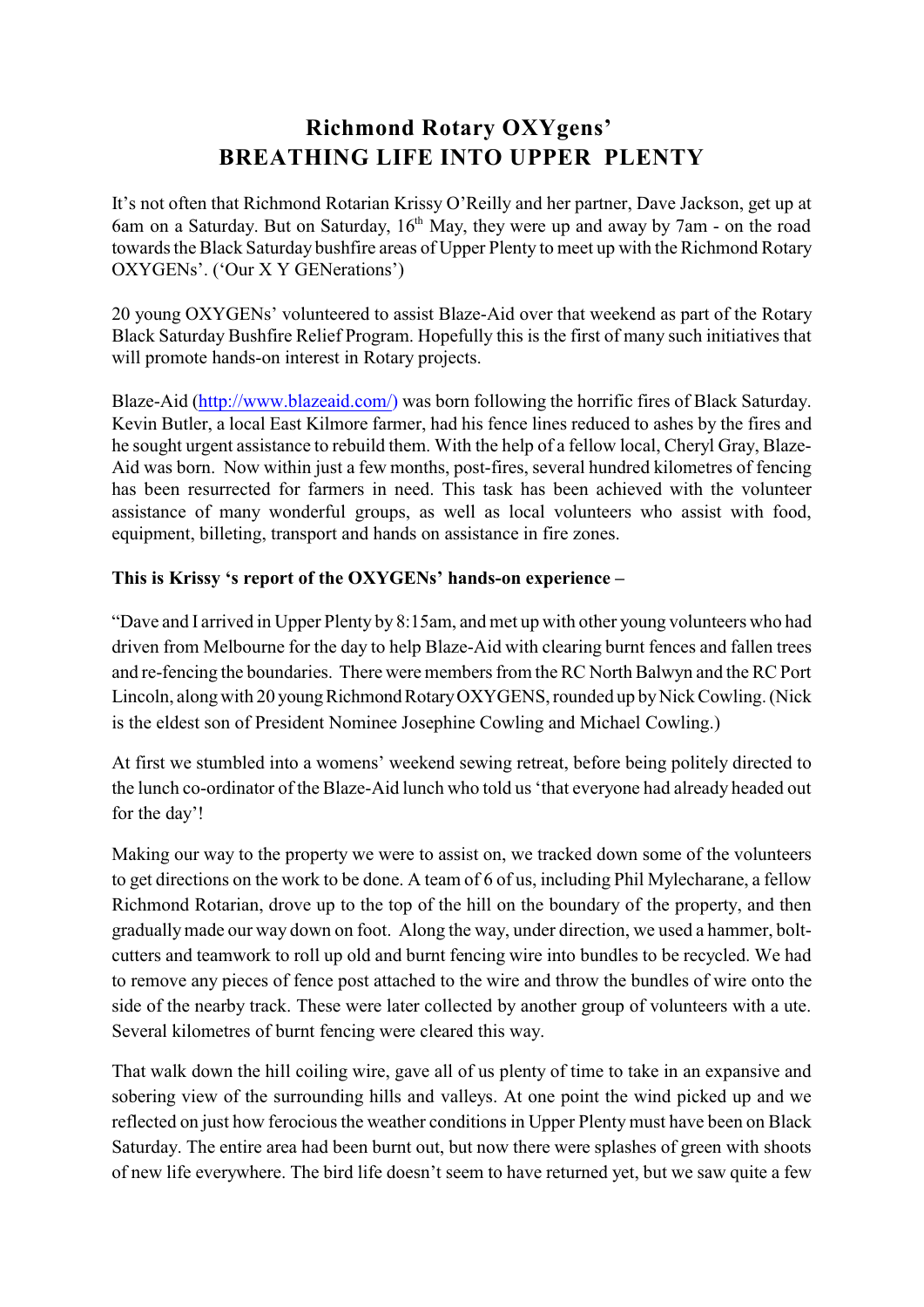kangaroos, so things are starting to improve.

Before we knew it lunch was brought down to us by the wonderful Blaze-Aid team. The coordinators set up a table crowded with freshly made sandwiches of various delicious fillings and breads. This was accompanied by lots of crisp and tasty fruit, followed by snowballs. What a lunch!

In the afternoon, we used a ute to deliver rolls of fencing wire where it was needed. We worked in teams to build stays, put in star pickets, attach the rolls of wire and in some cases, tie off completed fencing. We made good progress! It was great to see the improvement. When we arrived many of the burnt fences had not been cleared and neither had the fallen trees, by the end of that Saturday, several kilometres of fencing was near-completion and awaiting tensioning and tying-off. Plus, the property now had a definitive boundary. It was so satisfying to know that something significant had been achieved for our voluntary efforts.

After leaving the property at the end of day we all went to 'Kev's woolshed' where Peter Cleary of the North Balwyn Rotary Club said he'd meet us (after a couple of quick beers at the pub). The property would have had approximately 50 caravans and a wool shed full of people on site. This was where Blaze-Aid had been formed. 'Kev', (Kevin Butler) who owned the woolshed, had opened his property and provided meals for survivors and volunteers since day 2 following the fires! The theory was 'that if they can feed the volunteers, then they'll come back'! Everything was self-funded from donations, with no government support. It was quite inspiring! The Blaze-Aid volunteers put on a great meal for us, and we enjoyed a few beers at a dollar a pop (they were the only items that hadn't been donated). It's such a massive sacrifice to open their homes and lives as they have done.

We met Cheryl Gray who'd been co-ordinating the Blaze-Aid effort. She seemed to appreciate us more than we did her. Cheryl has worked 7 days a week from 8am until the end of day since day 2! She even quit her job to properly serve her community! We had only been there for one day. We simply couldn't imagine living it everyday! She encouraged us to 'spread the word' because, as she said, 'If everyone from Melbourne came up for just one day, there wouldn't be much to do at all'.

Many of the volunteers we spoke to that Saturday felt encouraged and keen to continue the following day - some planned to return to volunteer the next weekend and beyond. New friends were made and existing friendships cemented through teamwork and a sense of true accomplishment. An uplifting venture! "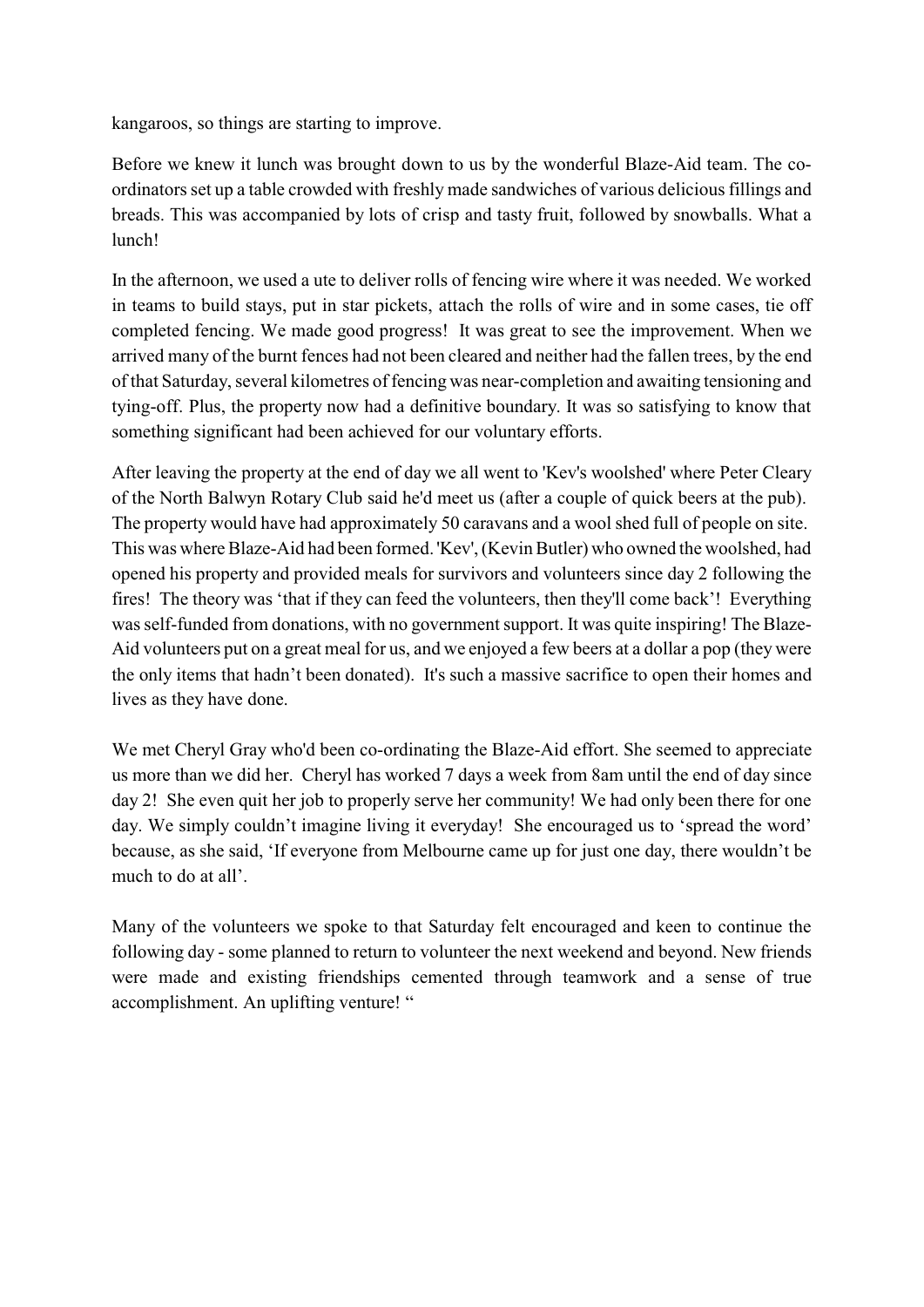